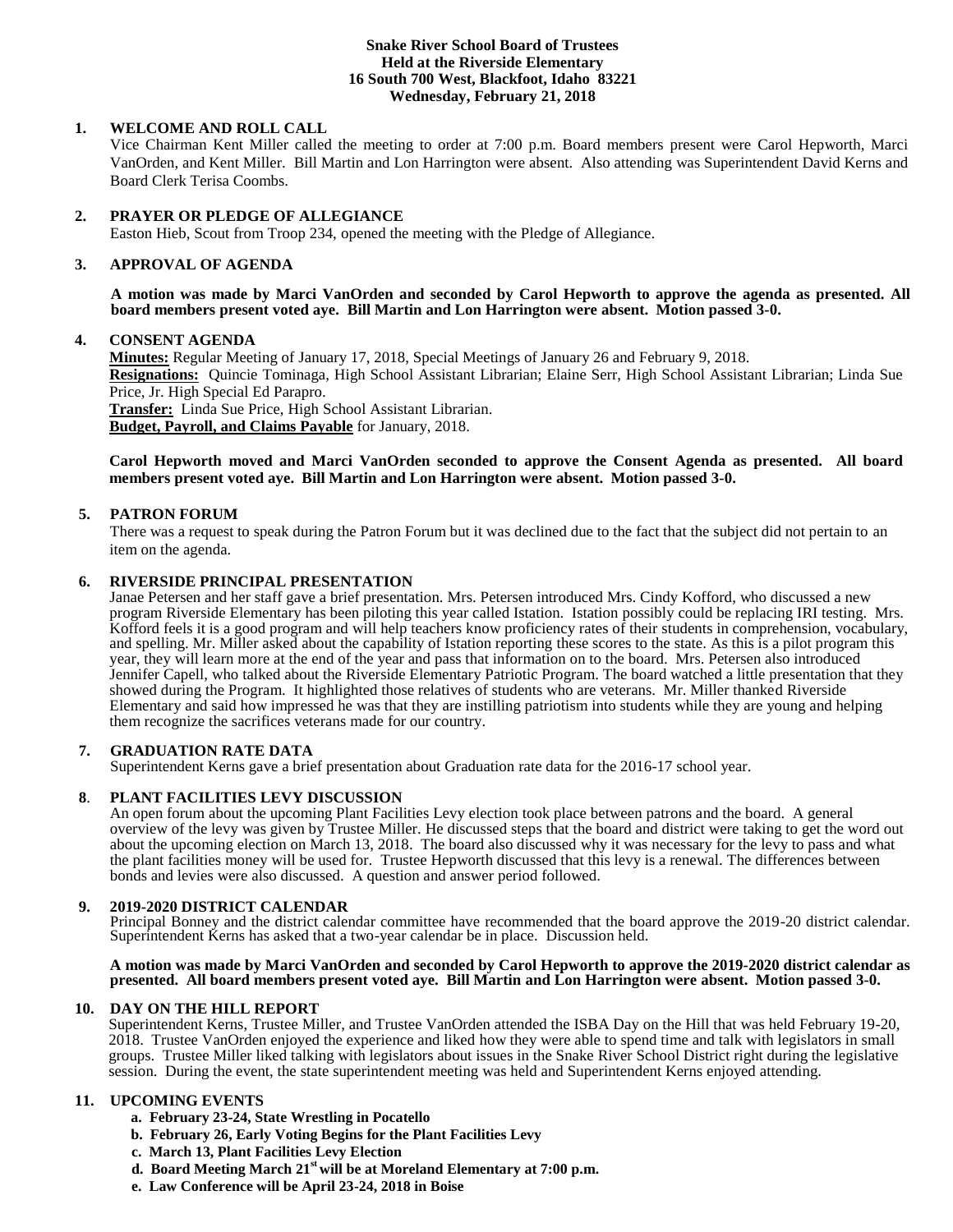#### **12. POLICY READINGS SECOND READINGS:**

**Policy 2230 "Board Meetings"** This policy is updated. It is a combination of four different policies given to us by our policy makers.

**Policy 3020, "Superintendent Evaluation"** This policy is updated to reflect the changes by the State Board of Education to IDAPA 08.02.02.121 regarding local district evaluation policies for school administrators. The last sentence of the third paragraph was changed to read, "this portion of the evaluation may be calculated using data from the current year and/or multiple years."

**Policy 3075, "Principal Evaluations"** This policy is updated to reflect the changes pursuant to Idaho Administrative Code 08.02.02.121 regarding local district evaluation policies for school administrators. Confusing and extraneous wording from prior policies were removed in order to streamline the policy.

**Policy 4310, "Access to Public Records"** This policy is updated to reflect the updated legal reference for the Idaho Public Records Law.

**Policy 5245, "Uniform Public School Building Safety"** The updates to this policy reflect the most current state of law, including the requirement that all districts develop a best practices maintenance plan for school buildings.

**Policy 5600, "Purchasing or Leasing Personal Property"** This policy reflects the 2017 legislative changes, including addition of several new exemptions from the bidding requirements when purchasing personal property and modification of dollar thresholds for purchases. The new RFP procedure is also reflected in this update.

**Policy 5610, "Supplemental Bidding Procedures"** This policy is updated to reflect all the updates made during the 2017 legislative session.

**Policy 5616, "Service Contracts"** This policy reflects new exemptions and modification of dollar thresholds for purchases.

**Policy 5619, "Public Works Contracts"** This policy reflects new dollar thresholds for public works construction purchases. It also reflects additional modifications made during the 2017 session relating to the need for public works contractor's licenses on projects less than \$50,000. (Note: It is expected that the licensing requirement may change again next session due to an oversight by the state's Division of Building Services.)

**Policy 5620, "Purchasing"** The legislature amended the local government purchasing statute by adding several new exemptions to purchasing laws, increasing the thresholds for the various types of public purchasing, and adding an RFP procedure for purchases of goods.

**Policy 6447, "English Learner Programs"** This policy is new. It reflects Idaho standards and criteria regarding EL students and programs. It also largely leaves to states to develop criteria and standardized procedures for entrance into and exit from EL programs.

**Policy 7150, "Certificated Employee Evaluations"** This policy is updated to reflect the changes pursuant to Idaho Administrative Code 08.02.02.120. The policy now makes clear that the domain and component ratings will be determined based on a combination of professional practice and student achievement. The update also clarifies that all other certificated non-instructional staff will include student achievement in the evaluation, as applicable to the position.

**Policy 7560, "Employer Recommendations"** This policy reflects the updated legal reference to the Idaho Public Records Law.

**Policy 7570, "Personnel Files"** This policy includes updated legal reference to the Idaho Public Records Law.

**Policy 8130, "Students in Foster Care"** This policy is new. Requirements under Title I highlight the need to provide educational stability for children in foster care with emphasis that students in foster care have the opportunity to achieve at the same high levels as their peers. Transportation responsibilities and requirements are also addressed for students in foster care.

**Policy 8140, "Homeless Student Education"** This policy is updated adding new requirements for ensuring educational stability for children in foster care. This updated policy reflects the changes in definitions and makes other minor clarifications.

**A motion was made by Carol Hepworth and seconded by Marci VanOrden to approve the second readings of Policy 2230, "Board Meetings;" Policy 3020, "Superintendent Evaluation;" Policy 3075, "Principal Evaluations;" Policy 4310, "Access to Public Records;" Policy 5245, "Uniform Public School Building Safety;" Policy 5600, "Purchasing or Leasing Personal Property;" Policy 5610, Supplemental Bidding Procedures;" Policy 5616, "Service Contracts;" Policy 5619, "Public Works Contracts;" Policy 5620, "Purchasing;" Policy 6447, "English Learner Programs;" Policy 7150, "Certificated Employee Evaluations;" Policy 7560, "Employer Recommendations;" Policy 7570, "Personnel Files;" Policy 8130, "Students in Foster Care;" and Policy 8140, "Homeless Student Education;" All board members present voted aye. Bill Martin and Lon Harrington were absent. Motion passed 3-0.**